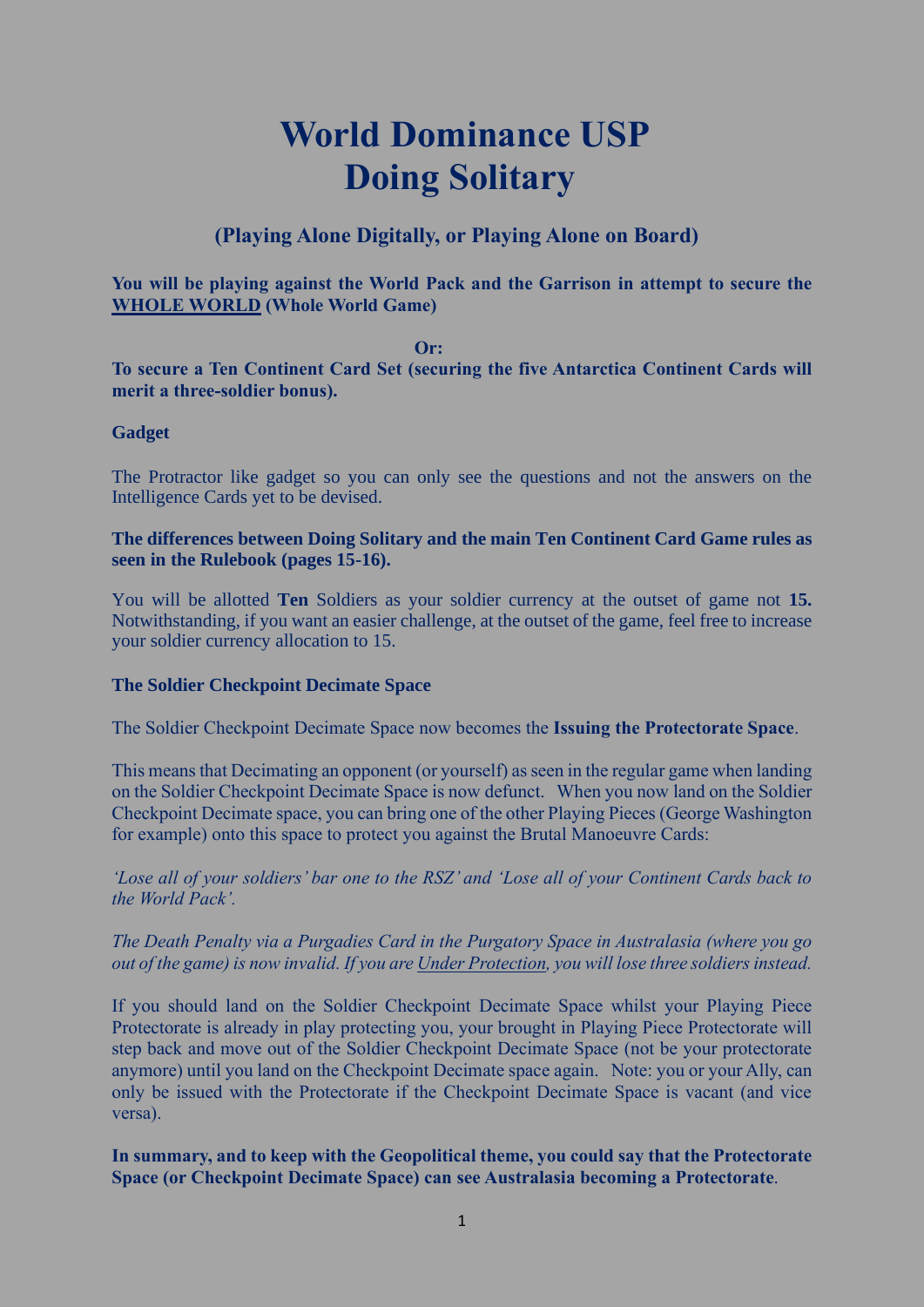## **The differences regarding the Manoeuvre Cards (when playing the Doing Solitary version of World Dominance)**

If a Manoeuvre Card states: 'an opponent', this means the World Pack (or your Ally – if your Ally is in play).

#### **The Manoeuvre Card instructions below will now have a slightly different function**

'Lose an Antarctica Continent Card to an opponent of your choice' (You will lose an Antarctica Card to your Ally or to the World Pack)

'Take one soldier off each player' (Only applies if your Ally is in play)

'Send an opponent to any space you choose on the board' (Only applicable when your Ally is in play).

Regarding the Manoeuvre Card which instructs you to swap a Picture Card with an opponent of your choice and your Ally is not in play or has no Picture Cards - you will swap one of your Picture Cards with the World Pack randomly. As such, you will swap your chosen Picture Card from your set of Continent Cards with the first Picture Card you come to (face down) from the World Pack. However, if you, or the World Pack, do not possess any Picture Cards with which to swap, you will throw the Soldier Dice once to Conscript.

If a Manoeuvre Card should state: 'Swap one of your soldiers for an opponent's Strategic Point.' You will choose the first Strategic Point that you come to (face down) from the World Pack for the exchange.

#### **Taking a Continent Card randomly from the World Pack when playing Digitally**

If you are playing Digitally and you have to take a Continent Card from the World Pack (as described above), throw the Playing Dice once to determine which continent (in the sets of Continent Cards) you will take that Continent Card randomly from. Left to right: North America 1, South America 2, Africa 3, Australasia 4, Asia 5, Europe 6 (Antarctica misses out on this occasion).

**Use common sense**. If you receive the Manoeuvre Card stating: 'Swap a same-colour Continent Card with an opponent of your choice.' Choose which Continent Card you wish to swap from your Continent Cards, then choose a same colour Continent Card, face down, from the World Pack and swap.

If you receive the Manoeuvre Card: 'Swap a City for a City, Country for a Country, or a Strategic Point for a Strategic Point,' first select which Country (for example) you can afford to lose, then choose any Country Continent Card from the World Pack (which might advance you in the game) and swap. However, if you have no Continent Cards to swap, you cannot miss a turn (as stated in the latter part of the instruction) because you are playing alone. Therefore, in this instance only, this particular Manoeuvre Card becomes void.

Manoeuvre Card: 'Take a City from the World Pack for 2 Soldiers.' In this instance, take any City you choose from the World Pack in exchange for 2 of your soldiers.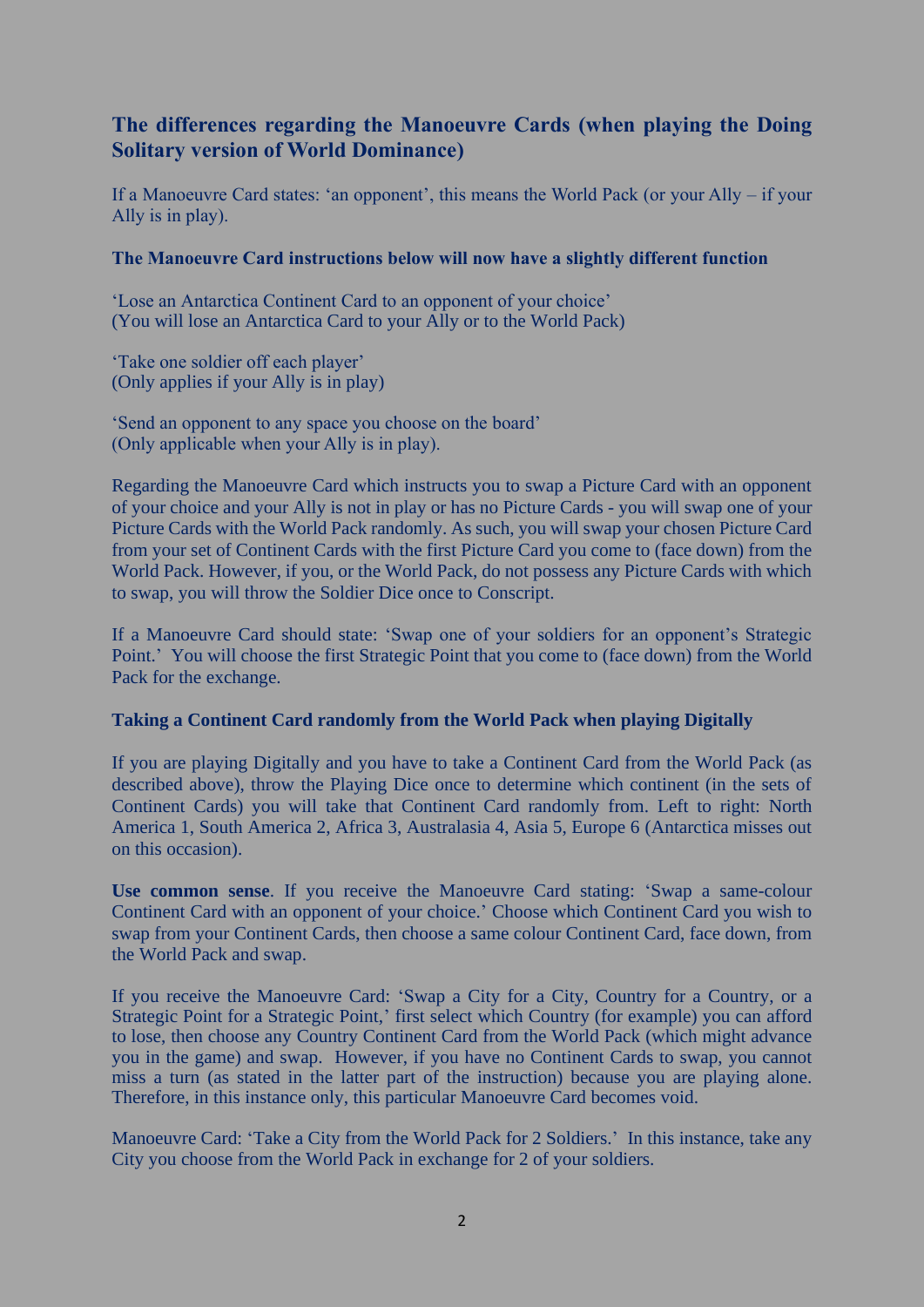## **Bringing in an Ally when Doing Solitary**

You can bring in an Ally and take your reinforcements when doing solitary, just like you can when playing the Ten Continent Card Game.

Note: If you have brought in your Ally, and your Ally lands on the Checkpoint Decimate Space and you are being protected, nothing will occur.

#### **Intelligence Cards and the Resurrected Soldier Zone (RSZ) when Doing Solitary**

If you land (your original Playing Piece) in the RSZ you can either challenge the Garrison or your Ally (if your Ally is in play) with an Intelligence Card Question.

#### **You against the Garrison in the RSZ**

If you should choose the Garrison to challenge, firstly, you and the Garrison will put one soldier each into the RSZ.

You will then take an Intelligence Card from the pack and read the title of that Intelligence Card. You will then decide if you wish to raise (see RSZ in main rules).

You must then hide the answers and ask yourself a random Question from the Intelligence Card. If you answer correctly, YOU will take all of the soldiers from the RSZ. On the other hand, if you answer incorrectly, the Garrison will take all of the soldiers from the RSZ.

#### **You against your Ally in the RSZ**

When your Ally is in play, you can choose your Ally to engage in the Intelligence Cards test with you. As such, you and your Ally will put one soldier apiece into the RSZ and decide if you want to raise (see main rules). If you answer the question correctly, you will receive all of the soldiers from the RSZ, but if you answer incorrectly, your Ally will receive all of the soldiers from the RSZ.

#### **If your Ally should land in the RSZ**

If you Ally should land in the RSZ, the same procedure applies as with your original Playing Piece. Whereas your Ally can either take the Intelligence Cards test with you (the original Playing Piece) or the Garrison.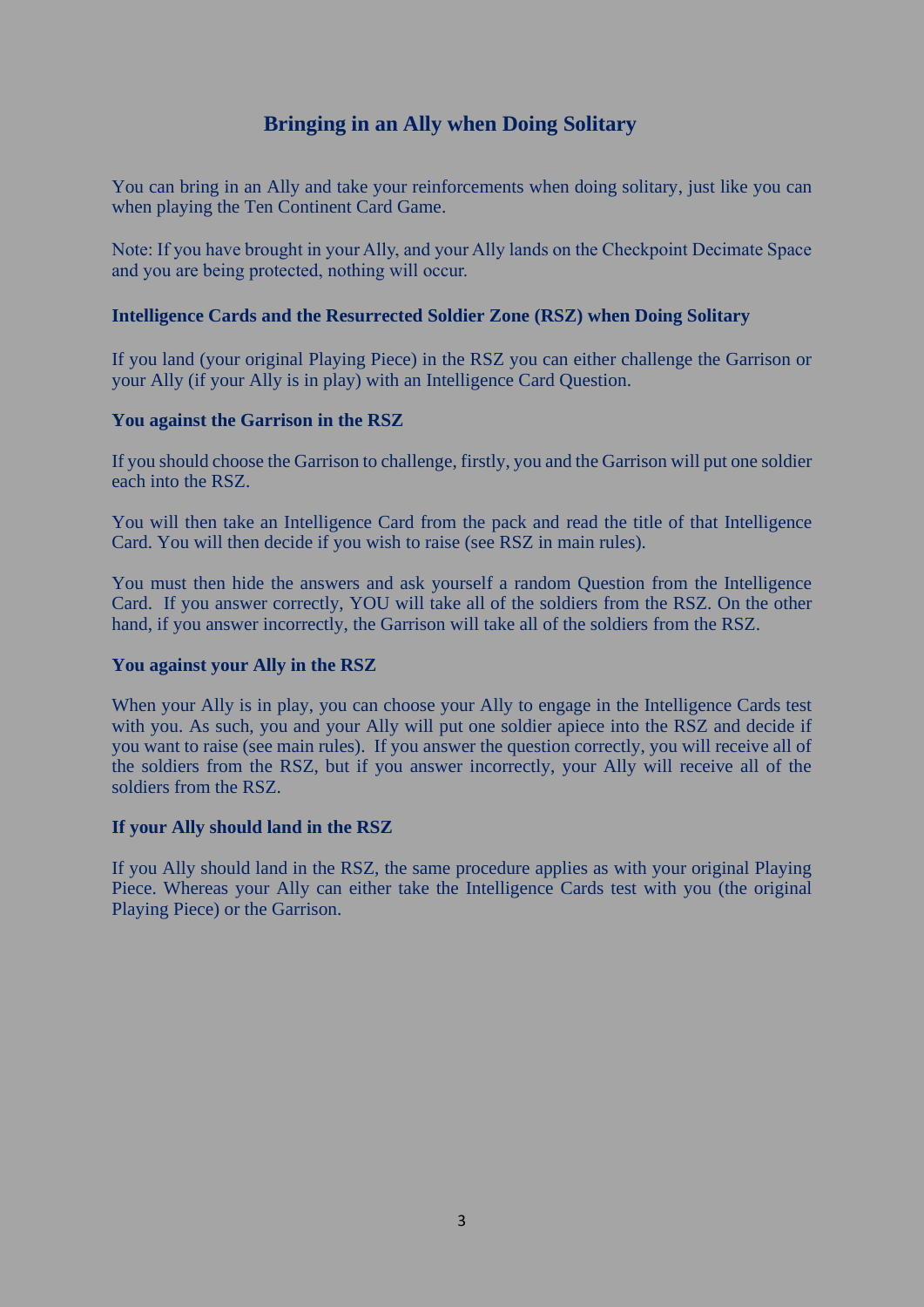### **New function for the Ice House when Doing Solitary**

If you or your Ally should land on the Ice House Space you will be Frozen Out. This means that you cannot engage with any of the Continent Spaces (only) for one circuit of the board (until you pass the Ice House Space again). Instead, if you should land on a Continent Space during the next circuit you must lose a soldier to the Garrison. When Frozen Out, you cannot use the Jetstream Directional Opposites mechanism to cross over to an opposite continent either. Nevertheless, if you have acquired the Green South American Continent Card 'Chile' and you land on the Ice House Space, the circuit break (being Frozen Out) is voided and you will receive 2 Soldiers from the Garrison as special dispensation. Note: Being Frozen Out trumps any Manoeuvre Card instruction that could send you to a Continent Space. For example, the Manoeuvre Card instruction: Move your Playing Piece to the European or African Continent Spaces (for soldiers) will be void.

#### **The Rule for Antarctica when Doing Solitary**

To secure Antarctic (by taking the fifth Antarctica South Pole Continent Card) you must throw the Soldier Dice thereafter. If you should score 1, you will have to answer a Question correctly on the Research Stations, if you throw a 2, you will have to answer a Question correctly on the South Pole Antarctica Card and if you throw a 3, you will have to answer a Question correctly on the Ice Shelves. (This means that you will choose an Ice Shelf randomly from the list, and you will have to state whether that Ice Shelf is in North, South, East or West Antarctica).

#### **Taking an important Breather (Whole World Game only)**

If all the Antarctica Cards have been taken and you have acquired the full set, you can advance into Antarctica via South America or Australasia (if they are open) to take a breather. This means that you will forfeit no soldiers or Continent Cards for being on the Antarctica Space. Note: you cannot take a breather if you are playing the Ten Continent Card Game (not going for the whole world).

#### **Research Station Antarctica Continent Card**

This Research Station Continent Card has no power or influence when Doing Solitary. It is just another Antarctica Continent Card to make up the full set.

#### **Notes for when you have secured full set continents**

If you don't have the Continent Cards to lose because they have been secured in set continents (if you are in Purgatory for example and you have to cede a Continent Card) nothing will happen (you will not receive or forfeit a soldier to the Garrison).

#### **Rule for the Whole World Game only**

If you should hold the Greenland, Europe (Country) Continent Card, you cannot throw the Continent Dice Gain. However, if Greenland should make up a full set European Continent and goes out of play, this penalty will not apply. Note that the same rule applies with Chile/Ecuador and the Galapagos Islands. Whereas, if they go out of play within the full set continent of South America, you cannot collect Soldiers on the Ice House or Continent Dice Lose spaces.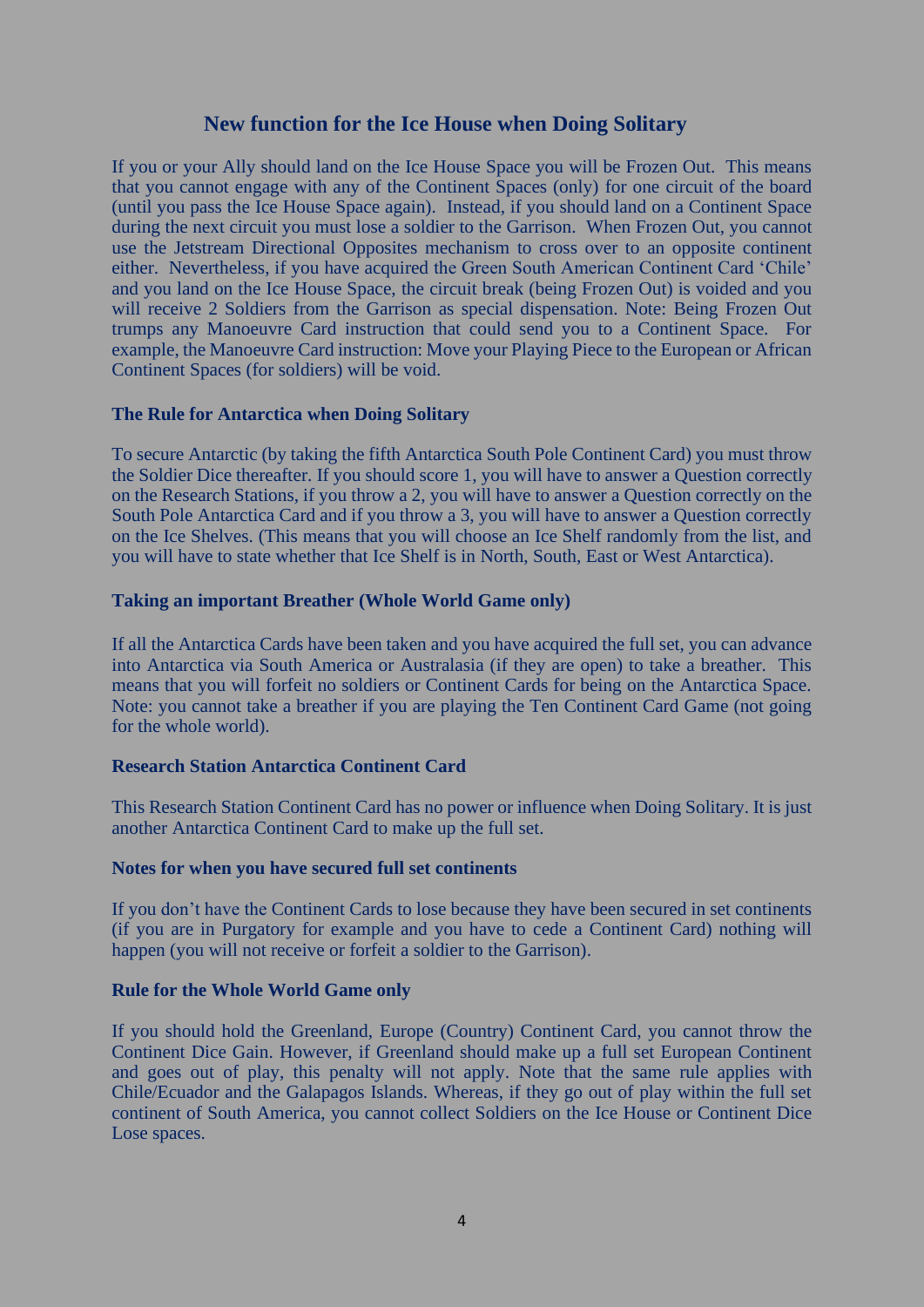# The South Pole Antarctica Continent Card can be used to obscure the answers to the Intelligence Card Questions when questioning yourself.

#### **VILLAINS OF THE PIECE**

Choose a James Bond villain from the list below (left hand column in bold), then nominate an opponent to name the Bond film that villain starred in.

Dr. Julius No -**Auric Goldfing** Le Chiffre - Ca Renard - The \ Dr. Kananga Hugo Drax - N Kamal Khan-Alec Trevelyar Colonel Moon Franz Sanchez Max Zorin - A Mr. White -  $C\bar{c}$ Rosa Klebb - F **Dominic Green** Raoul Silva - S Emilio Largo -**Carl Stromber** Scaramanga -

#### QUESTIONS ON ANTARCTICA (SOUTH POLE)

What was the coldest temperature ever recorded on Earth (Antarctica)? - 89.2 C What is the longest river in Antarctica called? The Onyx What percentage of the Earth's fresh water can be found on Antarctica's ice cap? 70% What is the active volcano on Antarctica called? Mount Erebus What is the name of the only land animal living in Antarctica? The Antarctic Midge What is one required to have removed to work in Antarctica? Wisdom teeth/Appendix Which country has a civilian town in Antarctica with a school/hospital? Chile Who led the ill-fated Terra Nova expedition to Antarctica in 1910? Robert Scott If Antarctica's ice sheets melted how many feet would the world's oceans rise? 200 ft Which shrimp like crustacean is found in Antarctica's waters? The Krill What red, iron oxide tainted water falls can be found in East Antarctica? Blood Falls In what year was Antarctica first identified? 1820 What treaty is Antarctica regulated by? The Antarctic Treaty System Which two countries are the closest to Antarctica? Argentina and Chile What is Antarctica's largest lake called found under its ice sheet? Lake Vostok Antarctica is the only continent to have been colonised by which insect? Ant What is the name of the tall and heavy penguin endemic to Antarctica? Emperor Who named the continent Antarctica? John George Bartholomew Who reached the South Pole on 14th December 1911? Roald Amundsen Which is the highest peak in Antarctica? Vinson Massif

## **Important Additions to the Main Rules**

There has been devised a dynamic new rule regarding the Checkpoint Decimate Space and Striking Out (for the two or more player game).

At any point in the game, and only when it is your turn, you can cede a Strategic Point to the World Pack, in order to move to the Checkpoint Decimate Space where you can attempt to **Strike Out an Opponent** (see Soldier Checkpoint Decimate, page 6). For **Repeated Strikes** (if you are in possession of more than one Strategic Point) stay put on the Checkpoint Decimate Space whilst you Strike. Not forgetting, if your Strategic Points are stacked you cannot Strike.